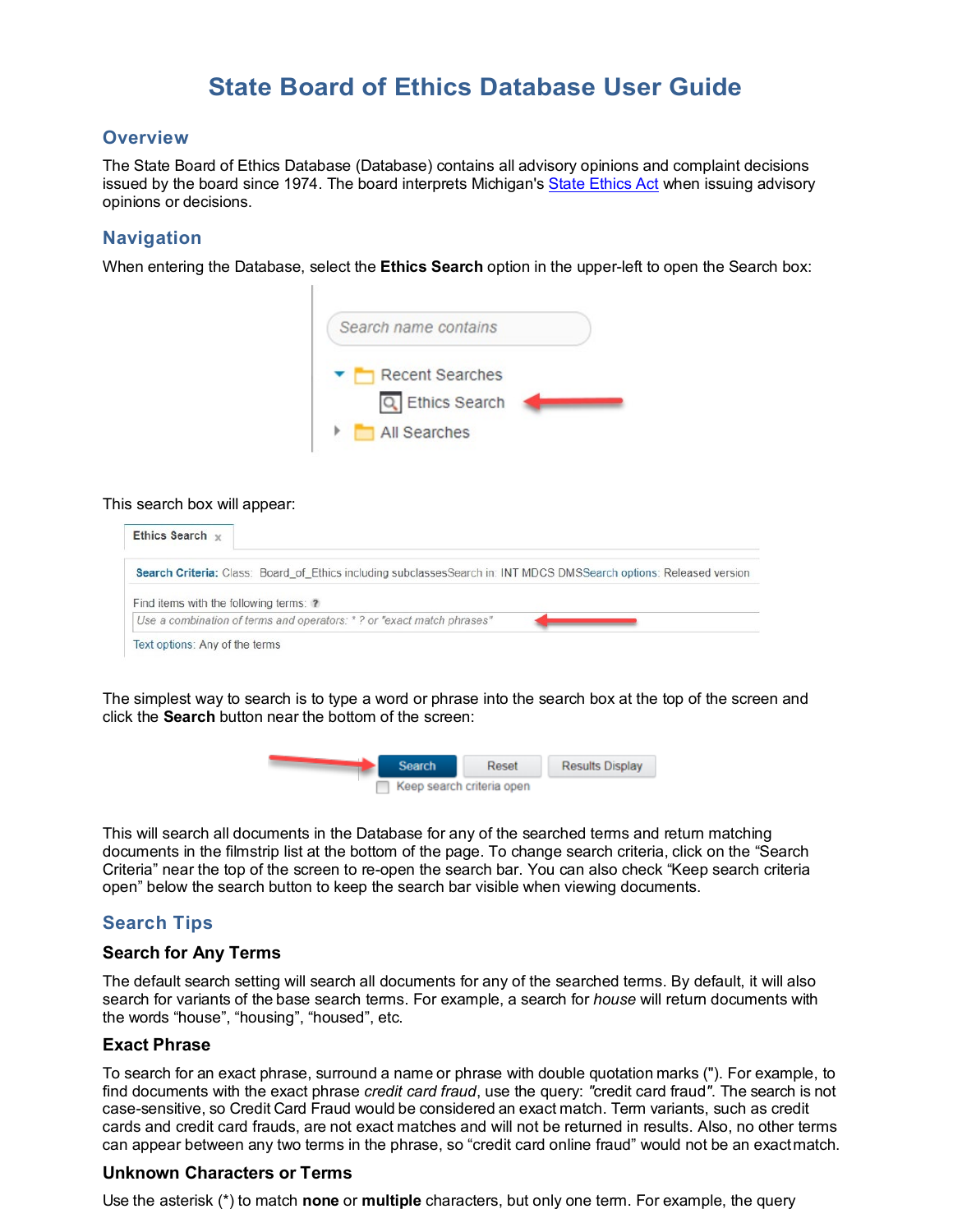*czech\** returns documents with the terms "Czech", "Czechoslovakia", "Czechoslovakian", and other words that start with the characters czech, including "Czech" without any following characters. You can also use the asterisk in a phrase search. For example, the query *John \* Kennedy* also returns documents with the terms "John Fitzgerald Kennedy" and "John F Kennedy".

Use the question mark (?) for a single character. The search *ra?or* matches razor, but not raptor. Multiple question marks in a row stand for the same number of characters as there are question marks. For example, *psych????y* matches either psychology or psychiatry but not psychotherapy.

### **Required Terms**

Required terms differs from an exact match. The exact match is used to find phrases where the terms are in a specific order. Requiring terms does not require multiple terms to be in a specific order. To perform a required-terms search, click the **Text options** linked text below the search bar, select "All of the terms", then click the **OK** button. Then you can enter your search terms in the search box and click the **Search** button. This will search for all documents in which all the terms or their variants are present in any order anywhere in the document.

| All of the terms |                                                    |        |
|------------------|----------------------------------------------------|--------|
|                  |                                                    |        |
|                  |                                                    | 1024 ? |
|                  |                                                    |        |
|                  | Within proximity of words:<br>Advanced operators ? |        |

## **Excluding Terms**

Click the **Text options** linked text, select "Advanced operators", then click the **OK** button. In the search bar, use the minus sign (-) in front of one or more terms to exclude documents that contain those terms or their variants. For example, including *-discharge* will exclude all documents containing "discharge" or a variant.

## **Proximity Search**

Click on **Text options** linked text, select "Within proximity of words", and enter the range of words in which your search terms must be found. For example, entering *5* in the box will require your search terms or their variants to be within five words of each other but not in a specific order. Type your search terms in the search box and click the **Search** button.

(Continued on next page)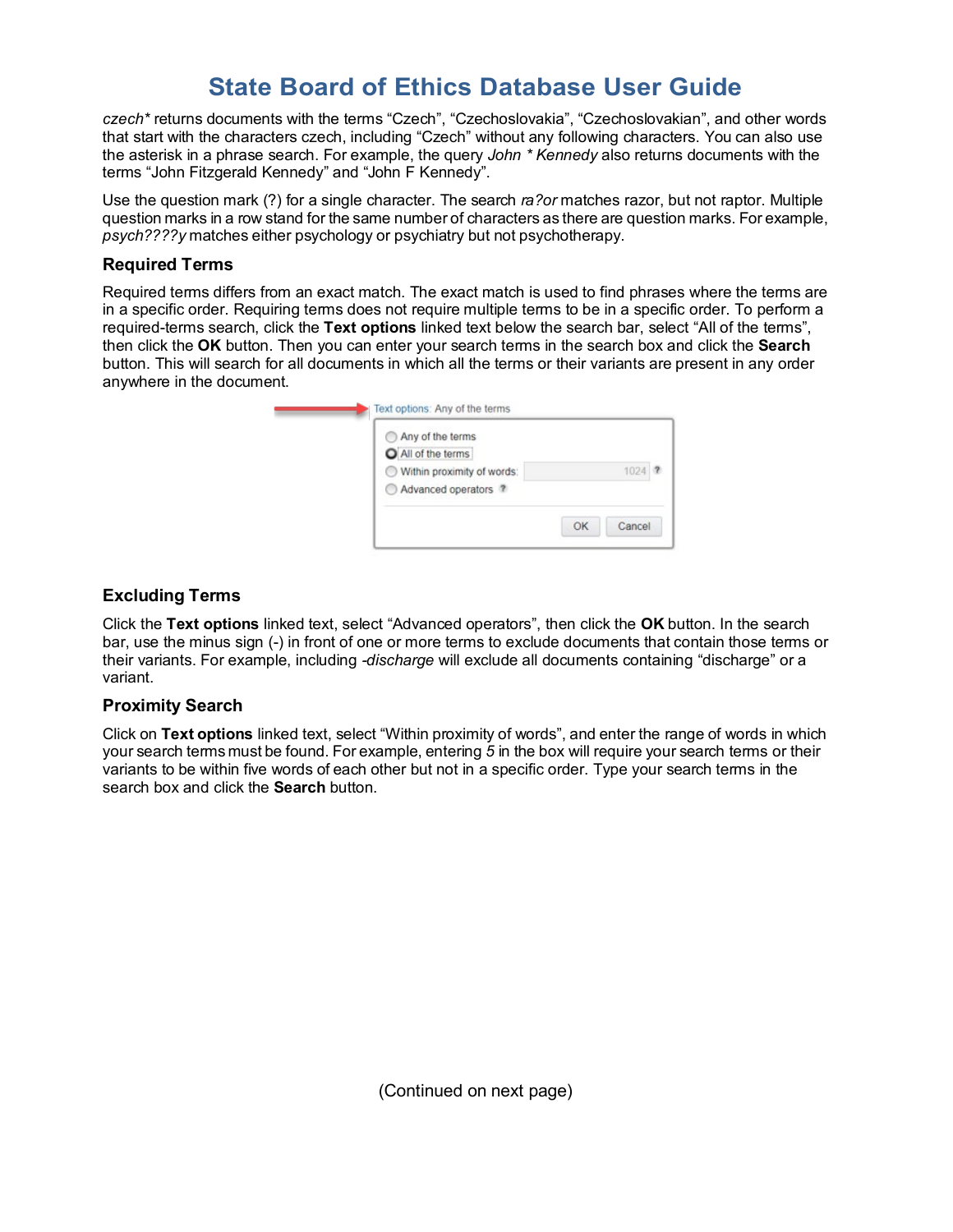## **Documents**

#### **Viewing Documents**

After clicking the **Search** button, the search results will display:

| <b>Search Results</b>              |                              |   |   |   |                                                              |                  |                  |                  |                  |                  |        |
|------------------------------------|------------------------------|---|---|---|--------------------------------------------------------------|------------------|------------------|------------------|------------------|------------------|--------|
| Refresh                            | Add Document   Actions +     |   |   |   |                                                              |                  |                  |                  |                  |                  | 黒目     |
| Showing results for: Ethics Search |                              |   |   |   |                                                              |                  |                  |                  |                  |                  |        |
|                                    |                              |   |   |   |                                                              |                  |                  |                  |                  |                  |        |
|                                    |                              |   |   |   |                                                              |                  |                  |                  |                  |                  |        |
|                                    |                              |   |   |   |                                                              |                  |                  |                  |                  |                  |        |
|                                    |                              |   |   |   | No item is selected                                          |                  |                  |                  |                  |                  |        |
|                                    |                              |   |   |   |                                                              |                  |                  |                  |                  |                  |        |
|                                    |                              |   |   |   |                                                              |                  |                  |                  |                  |                  |        |
|                                    |                              |   |   |   |                                                              |                  |                  |                  |                  |                  |        |
|                                    |                              |   |   |   |                                                              |                  |                  |                  |                  |                  |        |
|                                    |                              |   |   |   |                                                              |                  |                  |                  |                  |                  |        |
|                                    |                              |   |   |   |                                                              |                  |                  |                  |                  |                  |        |
|                                    |                              |   |   |   |                                                              |                  |                  |                  |                  |                  |        |
| B<br>ETH 1974-EA                   | B<br>ETH 1974-EA ETH 1974-EA | B | B | B | B<br>ETH 1974-EA., ETH 1974-EA., ETH 1974-EA., ETH 1974-EA., | B<br>ETH 1974-EA | B<br>ETH 1974-EA | R<br>ETH 1974-ED | B<br>ETH 1975-EA | B<br>ETH 1975-EA | ETH 11 |
|                                    |                              |   |   |   |                                                              |                  |                  |                  |                  |                  | $\,$   |

Each page icon at the bottom of the screen represents a document containing your search terms. Click one of these icons to display the document in the reading pane. The total displayed in the lower-left shows the number of documents returned by your search.

Use the slider to the right of the reading panel to scroll down through the document. To view a different document, click a different icon. Use CTRL+F to search for terms within the document.

| <b>Search Results</b>              |                     |                   |                              |                                                                                      |                                                    |                  |                    |                   |                   |                       |
|------------------------------------|---------------------|-------------------|------------------------------|--------------------------------------------------------------------------------------|----------------------------------------------------|------------------|--------------------|-------------------|-------------------|-----------------------|
| Refresh                            | <b>Add Document</b> |                   | Actions $\sim$               |                                                                                      |                                                    |                  |                    |                   |                   |                       |
| Showing results for: Ethics Search |                     |                   |                              |                                                                                      |                                                    |                  |                    |                   |                   |                       |
|                                    |                     |                   |                              |                                                                                      | <b>STATE OF MICHIGAN</b><br><b>BOARD OF ETHICS</b> |                  |                    |                   |                   |                       |
|                                    |                     |                   | <b>ABUSE SERVICES</b>        | <b>MEMBERS OF THE STATE ADVISORY</b><br>In re: COMMISSION TO THE OFFICE OF SUBSTANCE |                                                    |                  | <b>ETH 74-EA-1</b> |                   |                   |                       |
|                                    | To:                 |                   | Judge George N. Bashara, Jr. |                                                                                      | <b>ADVISORY OPINION</b>                            |                  |                    |                   |                   |                       |
|                                    |                     |                   |                              |                                                                                      |                                                    |                  |                    |                   |                   |                       |
| E<br>ETH 1974-EA                   |                     | E.<br>ETH 1974-EA | E<br>ETH 1974-EA             | g.<br>ETH 1974-EA                                                                    | ⋥<br>ETH 1974-EA                                   | 量<br>ETH 1974-EA | E<br>ETH 1974-EA   | E.<br>ETH 1974-EA | F.<br>ETH 1974-EA | ETH <sub>19</sub>     |
| <b>Total: 186</b>                  |                     |                   |                              |                                                                                      |                                                    |                  |                    |                   |                   | $\blacktriangleright$ |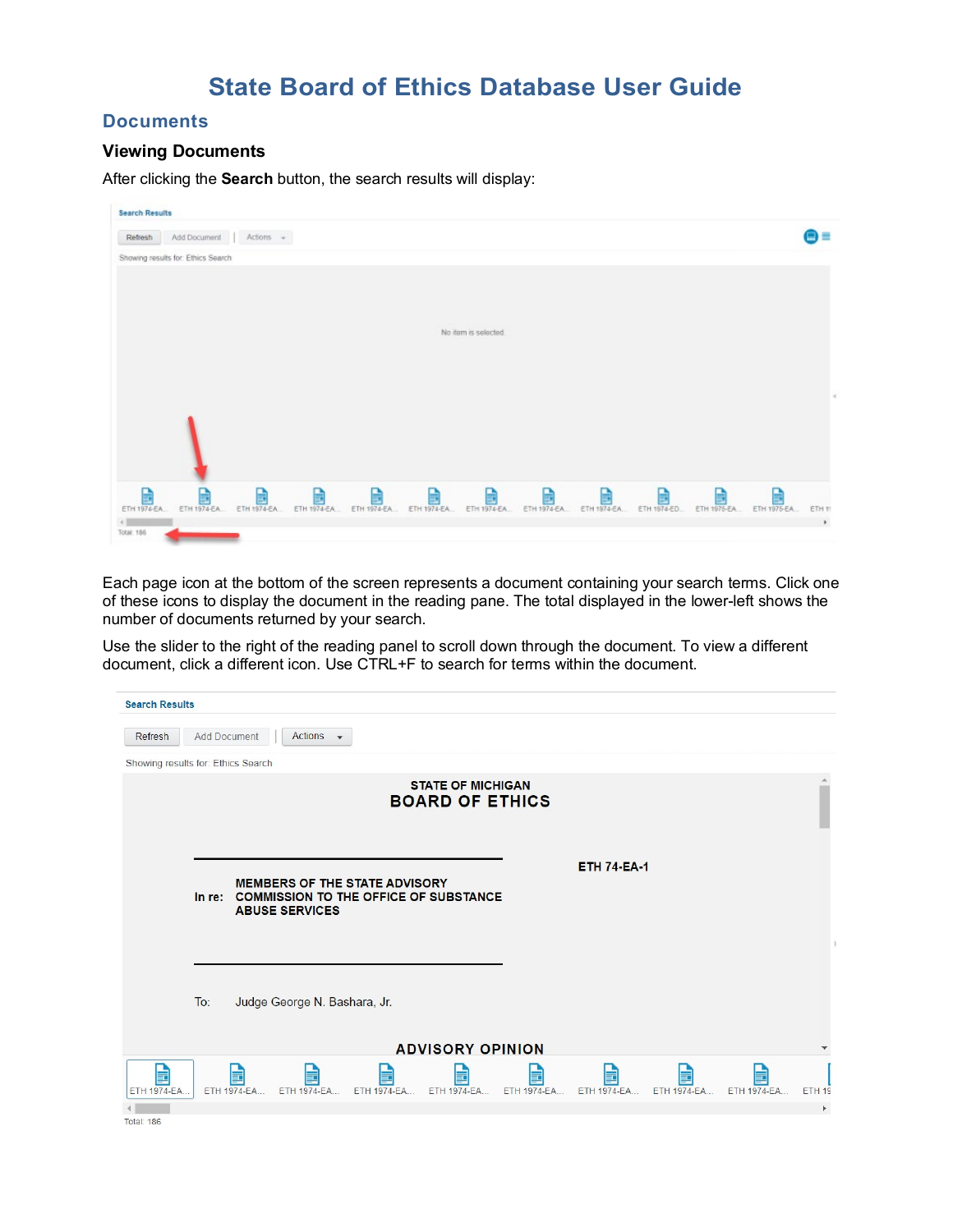To view a list of the results showing each document's title, click the **list view** icon in the upper-right corner above the reading pane:

| <b>Search Results</b> |                                                                                                                                  |                     |                                                                                                                                                                                                                                                                                                          |
|-----------------------|----------------------------------------------------------------------------------------------------------------------------------|---------------------|----------------------------------------------------------------------------------------------------------------------------------------------------------------------------------------------------------------------------------------------------------------------------------------------------------|
| Refresh               | Add Document<br>Actions -                                                                                                        |                     |                                                                                                                                                                                                                                                                                                          |
|                       | Showing results for: Ethics Search                                                                                               |                     |                                                                                                                                                                                                                                                                                                          |
|                       | Name<br>۰                                                                                                                        |                     |                                                                                                                                                                                                                                                                                                          |
|                       | ETH 1974-EA-01 in Re MEMBERS OF THE<br>STATE ADVISORY COMMISSION TO THE<br>OFFICE OF SUBSTANCE ABUSE.<br><b>BERVICES SHOUSE4</b> |                     | additionals<br><b>CONTRACTOR</b><br>1 DRAWING<br>$\frac{1}{2} \left( \frac{1}{2} \right) \left( \frac{1}{2} \right) \left( \frac{1}{2} \right) \left( \frac{1}{2} \right)$                                                                                                                               |
|                       | ETH 1974-EA-01 In Re MEMBERS OF THE<br>STATE ADVISORY COMMISSION TO THE<br>OFFICE OF SUBSTANCE ABUSE<br>SERVICES 5101974 dock    |                     | <b>CONTRACTOR</b><br>and the production<br><b><i>ENGINEER DECISE BERGERING</i></b><br>a der er betandet bur video saleron 14 miller.<br>on their attention are that a same to<br>WE consider the first to the first<br><b>PLANTING OF SPACE EXPLANTING IT SIDE INF</b><br>THE RAPIDLERY SUSPECTIVE CORP. |
| m                     | ETH 1974-EA-02 in Ne EMPLOYEES OF<br>MICHIGAN STATE HOUSING<br>DEVELOPMENT AUTHORITY 6/27/1974                                   |                     | GLUZOV-RESIDE<br><b>GALLAND AND STATE</b><br><b>BRAEQUALE SOCH</b>                                                                                                                                                                                                                                       |
| ٠                     | ETH 1574-EA-03 in Re BARRY BROWN<br>DIRECTOR OF DEPARTMENT OF LABOR.<br>8/21/1974                                                |                     |                                                                                                                                                                                                                                                                                                          |
|                       | ETH 1974 EA 04 In Re MILDRED DUNBAR<br>8/21/1974                                                                                 | · Properties        |                                                                                                                                                                                                                                                                                                          |
|                       | ETH 1974-EA-05 In Re CLAIR LEWIS<br>10/9/1974                                                                                    | Class.              | Doard of Ethics                                                                                                                                                                                                                                                                                          |
| m                     | ETH 1974-EA-06 in Re LOIS LAMONT<br>10/9/1974                                                                                    | Document Title:     | ETH 1974-EA-01 in Re MEM<br>DERS OF THE STATE ADVI.<br>SORY COMMISSION TO TH                                                                                                                                                                                                                             |
| m                     | ETH 1974 EA-07 in Re SUBSTANCE<br>ABUSE ADVISORY COMMISSION 1/8/1975                                                             |                     | E OFFICE OF SUBSTANC<br>E ABUSE SERVICES S/10/1<br>974                                                                                                                                                                                                                                                   |
|                       | ETH 1974-EA-08 In Re DONALD J. WILLIS<br>1/8/1975                                                                                | Year                | 1974-1979                                                                                                                                                                                                                                                                                                |
|                       | ETH 1974-ED-01 in Re ERNEST G.<br>FACKLER 6/27/1974                                                                              | Doc Title           | ETH 1974-EA-01.dock                                                                                                                                                                                                                                                                                      |
| в                     | ETH 1975-EA-01 in Re ROBERT W.                                                                                                   | > System Properties |                                                                                                                                                                                                                                                                                                          |

Select a document from the list to read, then click the **filmstrip** icon next to the **list view** icon to return to the reading pane. Or you can right-click on the document in the list view and "Open" or "Preview" to read the document in a new window.

### **Printing Documents**

To print a document, first select the document you wish to print in either the filmstrip or list view, click the "Actions" dropdown (or right-click the document name), hover over "Print", then click "Document".

| Refresh                            | Add Document | <b>Actions</b><br>$\check{}$                                                                 |                                          |
|------------------------------------|--------------|----------------------------------------------------------------------------------------------|------------------------------------------|
| Showing results for: Ethics Search |              | Open<br>Preview<br>Properties<br><b>View Child Documents</b><br>Download<br>Add to Favorites | <b>STATE OF M</b><br><b>DARD OF</b><br>٠ |
|                                    |              | Export                                                                                       |                                          |

On the pop-up, leave "Print original size" checked and then click "Print".

| Print                                                |                                                                                |  |  |
|------------------------------------------------------|--------------------------------------------------------------------------------|--|--|
| Documents<br>Cover Page                              |                                                                                |  |  |
| <b>Hide Annotations</b><br>Print original size<br>w. |                                                                                |  |  |
| - Selected Documents                                 |                                                                                |  |  |
|                                                      |                                                                                |  |  |
|                                                      | ETH 1974-EA-01 In Re MEMBERS OF THE STATE ADVISORY COMMISSION TO THE OFFICE OF |  |  |
| SUBSTANCE ABUSE SERVICES 5101974.docx                |                                                                                |  |  |
|                                                      |                                                                                |  |  |
|                                                      |                                                                                |  |  |
|                                                      |                                                                                |  |  |
|                                                      |                                                                                |  |  |